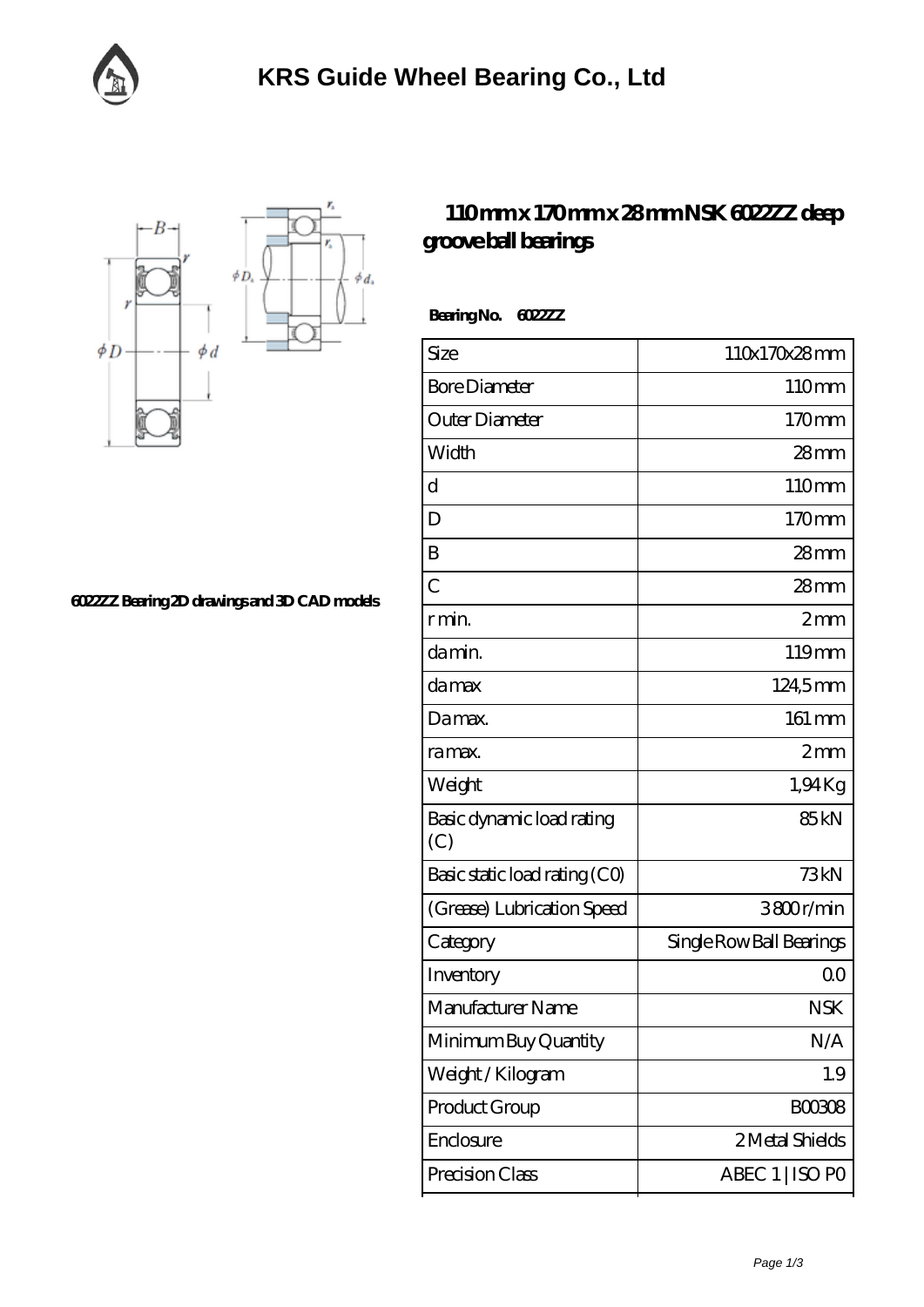

| Maximum Capacity / Filling<br>Slot | No                                                                                                                                                                                                                              |
|------------------------------------|---------------------------------------------------------------------------------------------------------------------------------------------------------------------------------------------------------------------------------|
| Rolling Element                    | <b>Ball Bearing</b>                                                                                                                                                                                                             |
| Snap Ring                          | No                                                                                                                                                                                                                              |
| <b>Internal Special Features</b>   | No                                                                                                                                                                                                                              |
| Cage Material                      | Steel                                                                                                                                                                                                                           |
| Internal Clearance                 | CO-Medium                                                                                                                                                                                                                       |
| Inch - Metric                      | Metric                                                                                                                                                                                                                          |
| Long Description                   | 110MM Bore; 170MM<br>Outside Diameter; 28MM<br>Outer Race Width; 2Metal<br>Shields, Ball Bearing, ABEC<br>1   ISO PO, No Filling Slot;<br>No Snap Ring, No Internal<br>Special Features;<br>CO Medium Internal<br>Clearance; St |
| <b>Other Features</b>              | Deep Groove                                                                                                                                                                                                                     |
| Category                           | Single Row Ball Bearing                                                                                                                                                                                                         |
| <b>UNSPSC</b>                      | 31171504                                                                                                                                                                                                                        |
| Harmonized Tariff Code             | 8482105068                                                                                                                                                                                                                      |
| Noun                               | Bearing                                                                                                                                                                                                                         |
| Keyword String                     | Ball                                                                                                                                                                                                                            |
| Manufacturer URL                   | http://www.nskamericas.co<br>m                                                                                                                                                                                                  |
| Manufacturer Item Number           | 6022ZZ                                                                                                                                                                                                                          |
| Weight/LBS                         | 42777                                                                                                                                                                                                                           |
| Outside Diameter                   | 6693Inch   170Millimeter                                                                                                                                                                                                        |
| Bore                               | 4.331 Inch   110Millimeter                                                                                                                                                                                                      |
| Inner Race Width                   | OInch   OMillimeter                                                                                                                                                                                                             |
| Outer Race Width                   | 1.102Inch   28 Millimeter                                                                                                                                                                                                       |
| <b>SRI</b>                         | 9.86                                                                                                                                                                                                                            |
| hidYobi                            | 6022ZZ                                                                                                                                                                                                                          |
| LangID                             | 1                                                                                                                                                                                                                               |
| $D_{-}$                            | 170                                                                                                                                                                                                                             |
|                                    |                                                                                                                                                                                                                                 |